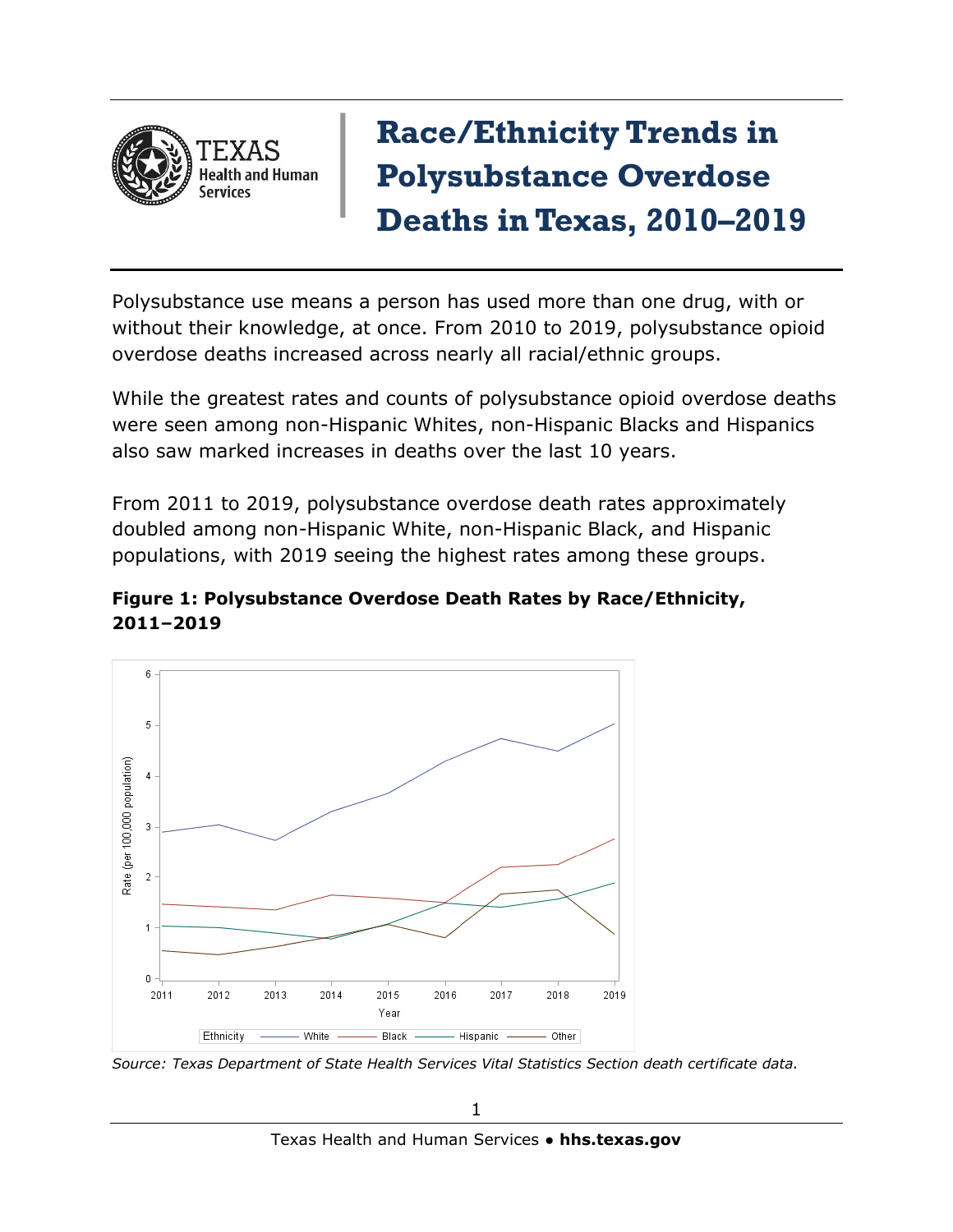Much of the increase in overdose deaths over the past decade is due to a coinvolvement of opioids and non-opioid substances. The largest percentage change increases in this type of overdose from 2011 to 2019 occurred among non-Hispanic Black persons (89 percent), followed by Hispanic (83 percent), non-Hispanic White (76 percent), and non-Hispanic Asian and persons in Other, which includes all other non-Hispanic racial groups (59 percent).

Polysubstance overdose deaths involving opioids and cocaine increased from 2010 to 2019. The rate of death for this combination more than quadrupled among non-Hispanic Blacks from 2011 to 2019, accounting for the highest rate among all race/ethnicity groups since 2017.

## **Figure 2: Opioid and Cocaine Overdose Death Rates by Race/Ethnicity, 2011–2019**



*Source: Texas Department of State Health Services Vital Statistics Section death certificate data.*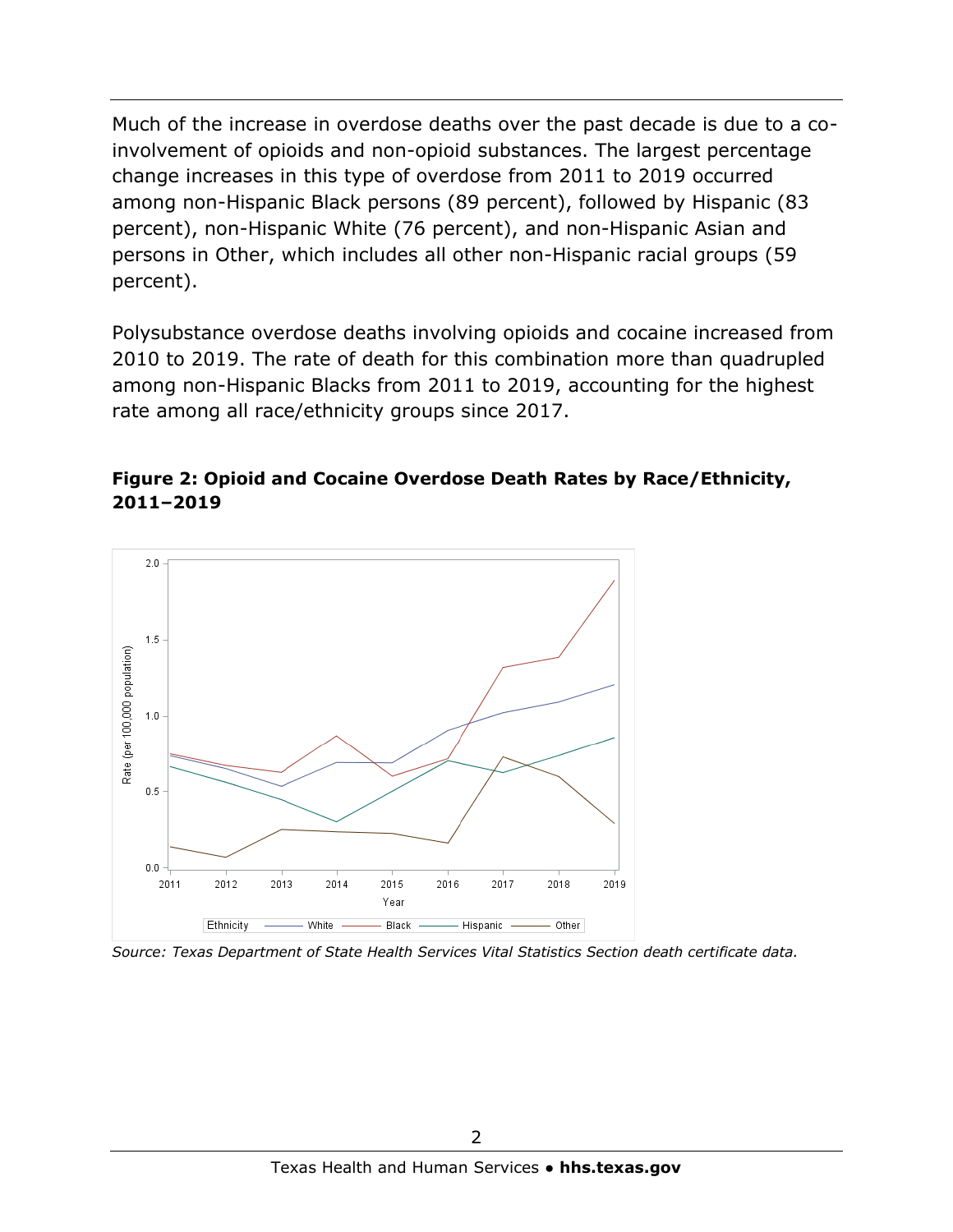Rates of death involving a combination of opioids and psychostimulants increased across all racial/ethnic group categories and more than doubled among non-Hispanic Blacks and Hispanics from 2018 to 2019.





*Source: Texas Department of State Health Services Vital Statistics Section death certificate data.*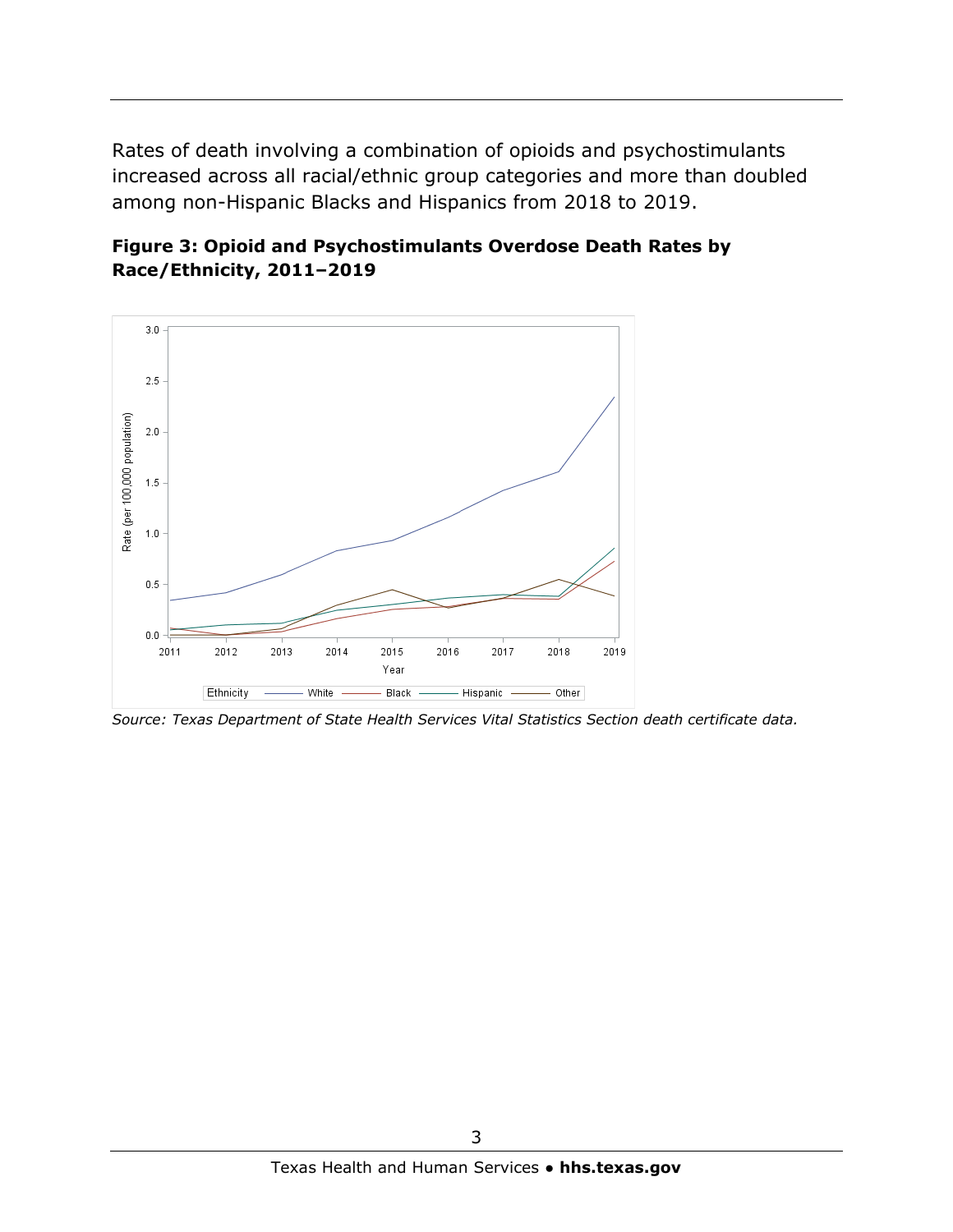The rate of death caused by multiple types of opioids (opioid co-occurrence) more than doubled across nearly all racial/ethnic groups from 2011 to 2019, except among Hispanic populations.





## **Next Steps**

Steady increases in polysubstance overdose deaths among non-Hispanic White, non-Hispanic Black, and Hispanic populations point to a need for health equity and prevention and intervention efforts at the individual, community, and policy level to ensure service access is readily available for all Texans.

Public health initiatives aimed at preventing and treating substance use disorder and opioid use disorder should focus on the intersectionality of race/ethnicity with other important sociodemographic characteristics (e.g., sex and gender, place, socioeconomic status, education level) to better address health and treatment outcome disparities.

*Source: Texas Department of State Health Services Vital Statistics Section death certificate data.*